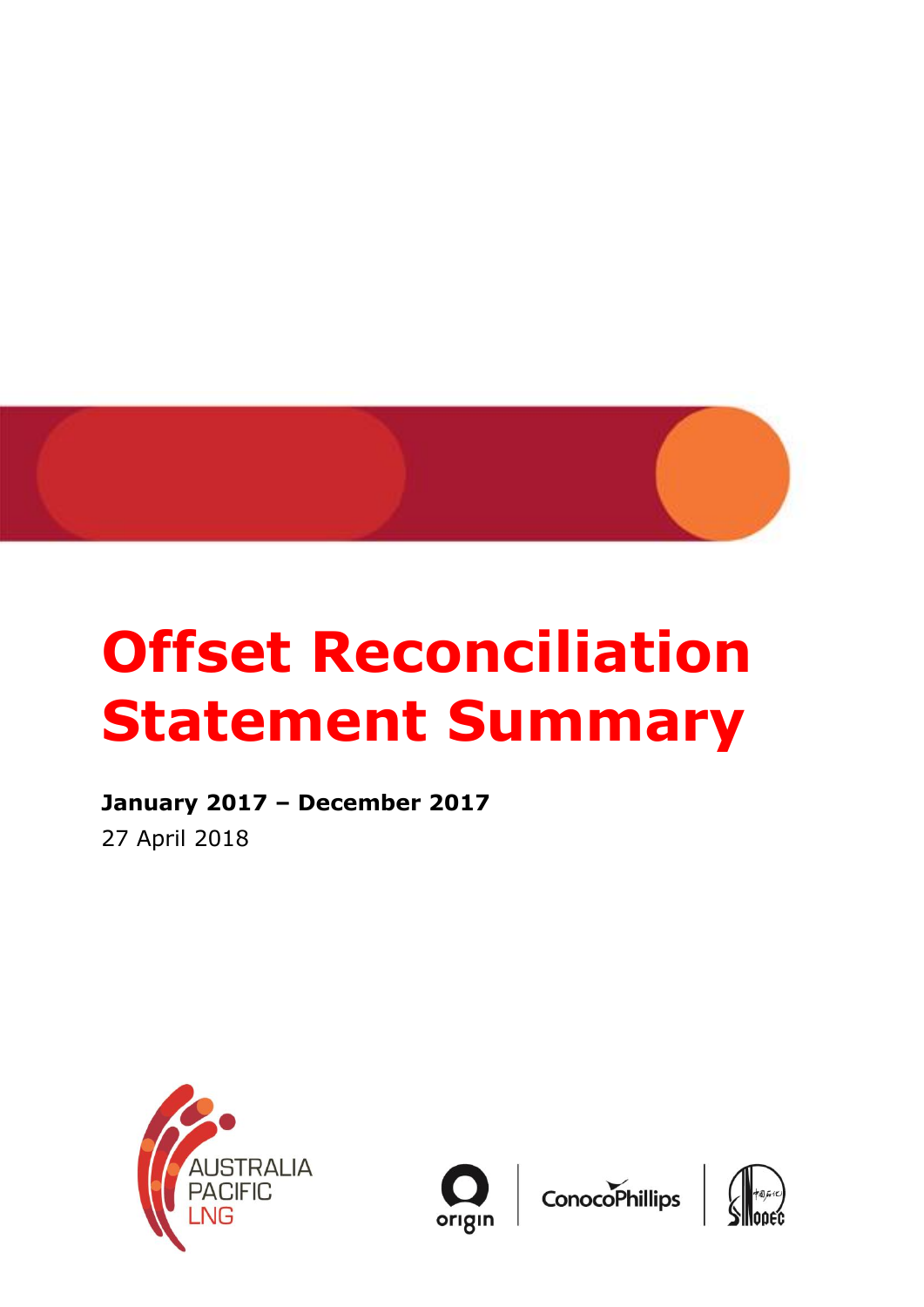Australia Pacific LNG Pty Limited (Australia Pacific LNG) is progressing towards the successful delivery of the Queensland Government approved Australia Pacific LNG Environmental Offset Strategy (Offset Strategy; Q-LNG01-15-EA-0021). The Offset Strategy compensates for unavoidable, significant residual impacts on environmental values as result of the multibillion dollar, world-class Coal Seam Gas (CSG) to Liquefied Natural Gas (LNG) export project in Queensland (the Project).

The fifth annual reconciliation statement provides an update on Australia Pacific LNG's extensive offsets portfolio and details progress made over the 2017 reporting period. A reconciliation of the Project's actual impacts on environmental values from Project commencement to December 2017 against direct and indirect offsets is provided by the data. The statement also provides a summary of the status of each direct offset site, indirect offset activity and progress to date (current at time of preparation to align with the April anniversary date of approval of the Offset Strategy).

The Australia Pacific LNG offset program has continued to produce ecologically beneficial direct and indirect offset outcomes. Over the last reporting period further progress has been made with key milestones and activities achieved including:

- On-ground management and monitoring undertaken on the Dukes Plain offset in accordance with the approved *Dukes Plain Offset and Rehabilitation Area Management Plan* (Q-LNG01-15-MP-8514) with 2017 highlights including a hazard reduction burn.
- The Colamba offset is being managed and monitored on-ground in accordance with the approved *Colamba Offset Area Management Plan*  (Q-LNG01-15-MP-1123), with the fencing off of the offset area started in 2017 as well as the wetland weed control.
- A bushfire emergency response day with waterbomber and helicopter was organised by Origin on the Colamba property in November 2017.
- The Inverness offset has continued to be managed and monitored successfully in accordance with the approved *Inverness Offset Area Management Plan* (Q-LNG01-15-MP-0544) and the *Cycas megacarpa Management and Translocation Plan* (Q-LNG01-15-MP-0118).
- An additional 2,014 propagated *Cycas megacarpa* were planted at the Inverness offset in May 2017.
- The planted *Acacia pedleyi* at the Inverness offset are now being monitored and maintained, with another planting to be undertaken in 2018.
- Ongoing monitoring and maintenance is being undertaken at the Pinehurst and Rockwood offsets.
- Ongoing monitoring and maintenance is being undertaken of the *Cadellia pentastylis* Origin collaborated with Santos GLNG on at the Santos offset property, Bottle Tree.
- The transfer of the freehold lots to the Queensland Government to legally secure the Monte Christo offset continues to be progressed.

APLNG - HSE - 0007575 2 27 April 2018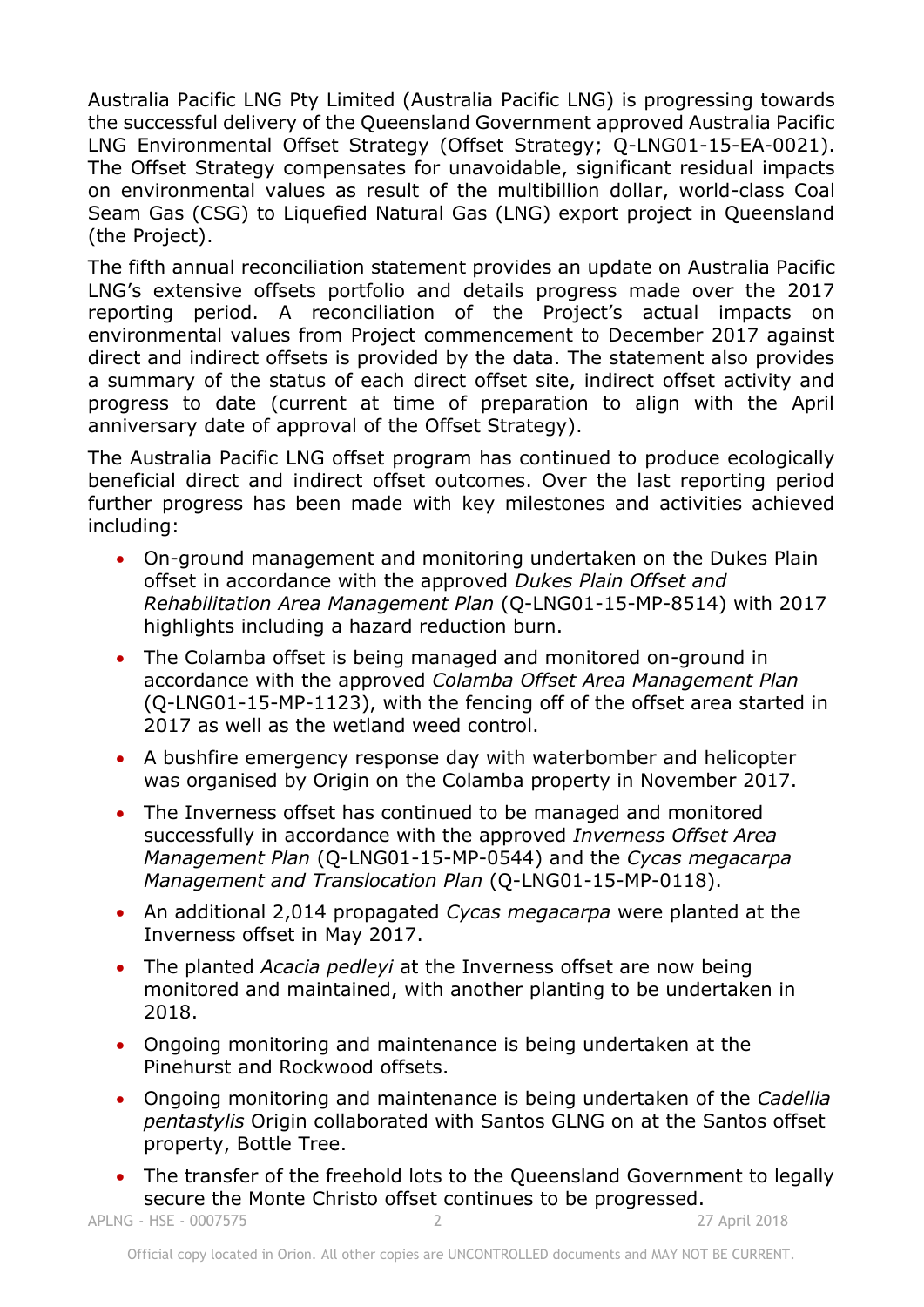**Appendix A:** This table provides a summary of the Australia Pacific LNG project's reconciled disturbance and offsets for the 2017 period (detailed in the Environmental Offset Reconciliation Statement 2017) and is to be uploaded to the Australia Pacific LNG website as per the Coordinator-General's Report Appendix 1, Part 1, Condition 5, 3) (h).

| Environmental value requiring offset             |                   |                          |      | Offset                                                        | Offset requirement                                                |                                 |                                                                                                                                                                                                               | <b>Surplus</b>         |                                   |
|--------------------------------------------------|-------------------|--------------------------|------|---------------------------------------------------------------|-------------------------------------------------------------------|---------------------------------|---------------------------------------------------------------------------------------------------------------------------------------------------------------------------------------------------------------|------------------------|-----------------------------------|
| Value                                            | <b>Status</b>     |                          |      | Disturbance (to<br>date)                                      | multiplier/<br>condition <sup>1</sup>                             | (to date; grouped               | Offset proposed/provided <sup>2</sup>                                                                                                                                                                         | Offset on<br>track $3$ | offset<br>identified <sup>4</sup> |
|                                                  | Cth <sup>5</sup>  | State <sup>6</sup>       | Unit |                                                               |                                                                   | by offset value)                |                                                                                                                                                                                                               |                        |                                   |
| World Heritage values                            |                   |                          |      |                                                               |                                                                   |                                 |                                                                                                                                                                                                               |                        |                                   |
| <b>Great Barrier Reef World</b><br>Heritage Area | World<br>Heritage | $\sim$                   | ha   | 266.10 (230.60<br>LNG Facility;<br>35.50 Narrows<br>Crossing) | 5 (LNG Facility);<br>1 (Narrows<br>Crossing) +<br>Indirect offset | $1,188.50 +$ indirect<br>offset | Monte Christo (1/3 share) - 1,187.37; Removal of threatening<br>processes $(1/3 \text{ share}) - 6,684.00$<br>CIEMP offset (1/4 share) - 730.50<br>Indirect offset: \$200,000/year + \$100,000/LNG train/year | Yes                    | Yes                               |
| Threatened ecological communities                |                   |                          |      |                                                               |                                                                   |                                 |                                                                                                                                                                                                               |                        |                                   |
| <b>Brigalow TEC</b>                              | E                 | $\sim$                   | ha   | 37.53                                                         | Condition -<br>1000.20 (30%<br>remnant, 70%<br>HVR & regrowth)    | 375.26                          | Dukes Plain - 1000.20 (300.06 remnant, 311.19 mature regrowth,<br>388.95 regrowth)7                                                                                                                           | Yes                    |                                   |
| Semi-evergreen vine thicket<br>(SEVT) TEC        | E                 | $\overline{\phantom{a}}$ | ha   | 1.86                                                          | Condition -<br>41.36                                              | 14.85                           | Dukes Plain - 41.368                                                                                                                                                                                          | Yes                    |                                   |
| Brigalow and SEVT<br>rehabilitation area offset  | E                 | $\sim$                   | ha   | $\overline{\phantom{a}}$                                      | Condition -<br>1,209.67                                           | 1,209.67                        | Dukes Plain - 300.54 Brigalow, 528.84 SEVT                                                                                                                                                                    | Yes                    |                                   |

 $\overline{a}$ <sup>1</sup> Offset multipliers derived from State Government approved Offset Strategy and offset conditions prescribed by Australian Government approval conditions, with following exceptions: offset multiplier for impacts on near species was revised from 3 (as stated in the Offset Strategy) to 1 (like-for-like through rehabilitation of impact sites) by Queensland Department of Environment and Heritage Protection (EHP; letter dated 4 December 2012); requirements for flora species reclassified to least concern have been waived by EHP (letter dated 8 September 2014).

<sup>8</sup> Separate to SEVT component of the Rehabilitation Area Offset on Dukes Plain.

APLNG - HSE - 0007575 3 27 April 2018

<sup>&</sup>lt;sup>2</sup> Monte Christo and CIEMP offset areas approved in the Monte Christo Offset Proposal (8 August 2013) represent Australia Pacific LNG's share of the offset (1/3 and 1/4 respectively). Those areas on Monte Christo and CIEM used to draw down on to acquit additional fauna habitat offset requirements represent Origin's 10% entitlement to the Australia Pacific LNG share (except for squatter pigeon and glossy black cockatoo). Dukes Plain, Colamba offset areas are as per respective approved offset area management plans.

<sup>&</sup>lt;sup>3</sup> Based on offset requirements to date presented in the 2017 reconciliation statement, current progress on verifying environmental values, developing management plans and legally securing offsets.

<sup>4</sup> Based on offset requirements to date presented in the 2017 reconciliation statement, consequently surplus values on direct offset sites will be used as advanced offsets to draw down on to acquit future Project offset req <sup>5</sup> Commonwealth status is based on *Environment Protection and Biodiversity Conservation Act 1999* (EPBC Act) – Endangered (E), Vulnerable (V), Migratory, Marine, Migratory / Marine (M/M) or Cetacean.

<sup>&</sup>lt;sup>6</sup> State status is based on various Acts depending on the environmental value. Regional Ecosystems (REs) are based on the conservation status listed under the Vegetation Management Act 1999 - Endangered (E). Of Concern (O Concern (LC); Marine habitat values are protected under the Fisheries Act 1994; fauna and flora are listed under the Nature Conservation Act 1992 - Endangered (E), Vulnerable (V), Near Threatened (NT) and Special Least Con <sup>7</sup> Separate to Brigalow component of the Rehabilitation Area Offset on Dukes Plain.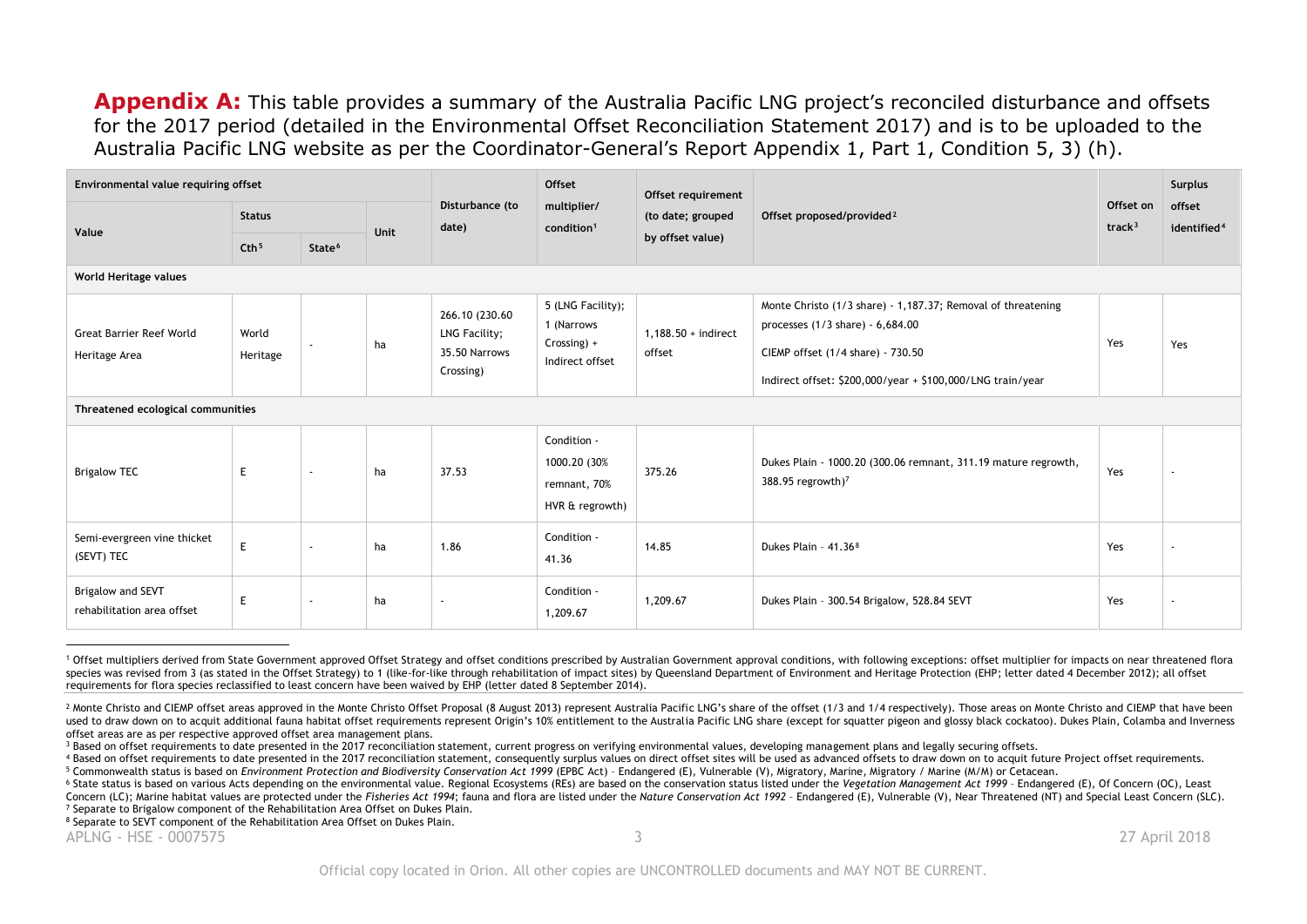| Environmental value requiring offset         |                          |                    |      | Offset                                  | Offset requirement                    |                                         |                                                                                                                                         | <b>Surplus</b>         |                                   |
|----------------------------------------------|--------------------------|--------------------|------|-----------------------------------------|---------------------------------------|-----------------------------------------|-----------------------------------------------------------------------------------------------------------------------------------------|------------------------|-----------------------------------|
| Value                                        | <b>Status</b>            |                    |      | Disturbance (to<br>date)                | multiplier/<br>condition <sup>1</sup> | (to date; grouped                       | Offset proposed/provided <sup>2</sup>                                                                                                   | Offset on<br>track $3$ | offset<br>identified <sup>4</sup> |
|                                              | Cth <sup>5</sup>         | State <sup>6</sup> | Unit |                                         |                                       | by offset value)                        |                                                                                                                                         |                        |                                   |
|                                              |                          |                    |      |                                         |                                       |                                         | Colamba - 282.70 Brigalow                                                                                                               |                        |                                   |
|                                              |                          |                    |      |                                         |                                       |                                         | Total - 1,112.08 ha <sup>9</sup>                                                                                                        |                        |                                   |
| Endangered remnant and regrowth REs          |                          |                    |      |                                         |                                       |                                         |                                                                                                                                         |                        |                                   |
| <b>BVG 17a</b>                               | $\overline{\phantom{a}}$ | E                  | ha   | $2.22$ (remnant) +<br>10.10 (regrowth)  | $\mathbf{2}$                          | $4.45$ (remnant) +<br>20.20 (regrowth)  | Surplus of concern remnant and regrowth BVG 17a on Dukes Plain                                                                          | Yes                    |                                   |
| <b>BVG 25a</b>                               | ÷,                       | E                  | ha   | 35.62 (remnant) +                       |                                       | 71.25 (remnant) +                       | Dukes Plain - 1,300.77 (387.83 remnant, 912.94 regrowth)                                                                                |                        | Yes                               |
|                                              |                          |                    |      | 30.47 (regrowth)                        | $\overline{2}$                        | 60.95 (regrowth)                        | Colamba - 263.27 (141.38 remnant, 121.89 regrowth)                                                                                      | Yes                    |                                   |
| BVG 7a                                       | ÷.                       | E                  | ha   | $0.24$ (remnant)                        | $\overline{2}$                        | $0.48$ (remnant)                        | Surplus of concern remnant and regrowth BVG 7a on Dukes Plain                                                                           | Yes                    |                                   |
| Unknown endangered<br>regrowth               |                          | E                  | ha   | 5.53                                    | $\mathbf{2}$                          | 11.06 (regrowth)                        | Surplus endangered remnant and regrowth BVG 25a on Dukes Plain<br>and Colamba                                                           | Yes                    |                                   |
| Of concern remnant and regrowth REs          |                          |                    |      |                                         |                                       |                                         |                                                                                                                                         |                        |                                   |
| BVG 13c - South East<br>Queensland bioregion |                          | <b>OC</b>          | ha   | 42.37 (remnant)                         | $\overline{2}$                        | 84.74 (remnant)                         | Monte Christo (1/3 share) - 29.91; Removal of threatening<br>processes (1/3 share) - 200.00;<br>CIEMP offset (1/4 share) - 10.49        | Yes                    | Yes                               |
| BVG 13c - Brigalow Belt<br>bioregion         |                          | <sub>OC</sub>      | ha   | 2.79 (regrowth)                         | $\overline{2}$                        | 5.59 (regrowth)                         | Surplus of concern remnant and regrowth BVG 25a, 7a, 16c 17a on<br>Dukes Plain                                                          | Yes                    |                                   |
| BVG 16c - Brigalow Belt<br>bioregion         |                          | <b>OC</b>          | ha   | $8.71$ (remnant) +<br>1.76 (regrowth)   | $\mathbf{2}$                          | 17.42 (remnant) $+$<br>3.52 (regrowth)  | Dukes Plain - 60.70 (60.20 remnant; 0.50 regrowth)                                                                                      | Yes                    | Yes                               |
| BVG 16c - South East<br>Queensland bioregion |                          | <b>OC</b>          | ha   | 28.22 (remnant)                         | $\mathbf{2}$                          | 56.44 (remnant)                         | Monte Christo (1/3 share) - 6.80; Removal of threatening processes<br>$(1/3 \text{ share}) - 73.33$<br>CIEMP offset (1/4 share) - 39.59 | Yes                    | Yes                               |
| <b>BVG 17a</b>                               | $\overline{\phantom{a}}$ | <b>OC</b>          | ha   | $32.44$ (remnant) +<br>11.81 (regrowth) | $\overline{2}$                        | $64.86$ (remnant) +<br>23.62 (regrowth) | Dukes Plain - 246.56 (166.20 remnant, 80.36 regrowth)                                                                                   | Yes                    | Yes                               |

APLNG - HSE - 0007575 27 April 2018 <sup>9</sup> The Rehabilitation Area Offset shortfall of 97.59 ha will be addressed in conjunction with additional offsets for the Project as acknowledged by Department of Environment and Energy in letter dated 19 February 2016.

 $\overline{a}$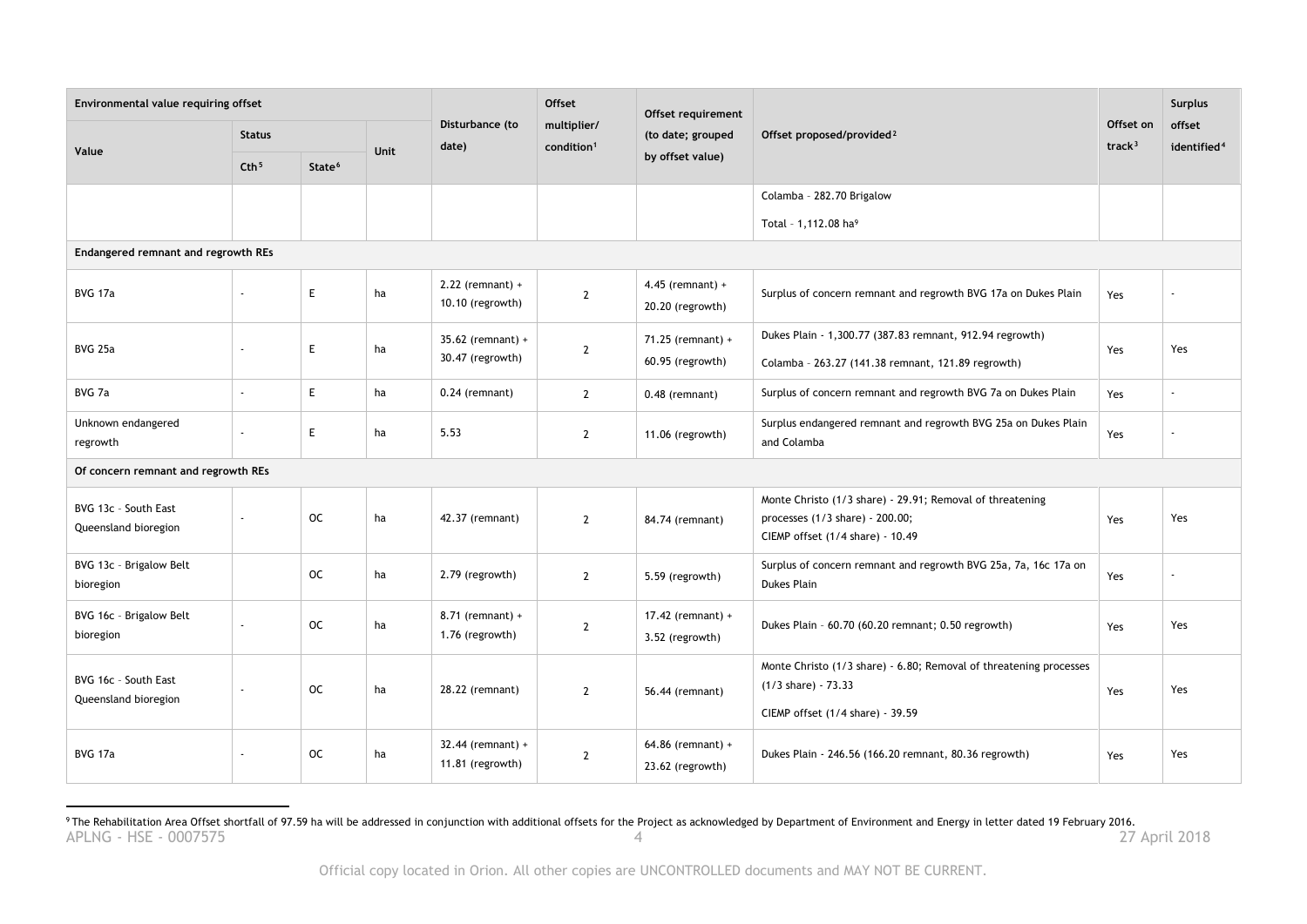| Environmental value requiring offset |                          |                    |      | Offset<br>Offset requirement                                      |                   | Offset on                                          | <b>Surplus</b>                                                                  |                                   |                          |
|--------------------------------------|--------------------------|--------------------|------|-------------------------------------------------------------------|-------------------|----------------------------------------------------|---------------------------------------------------------------------------------|-----------------------------------|--------------------------|
| Value                                | <b>Status</b>            |                    | Unit | Disturbance (to<br>multiplier/<br>date)<br>condition <sup>1</sup> | (to date; grouped | Offset proposed/provided <sup>2</sup><br>track $3$ |                                                                                 | offset<br>identified <sup>4</sup> |                          |
|                                      | Cth <sup>5</sup>         | State <sup>6</sup> |      |                                                                   |                   | by offset value)                                   |                                                                                 |                                   |                          |
| <b>BVG 17b</b>                       | $\overline{\phantom{a}}$ | <b>OC</b>          | ha   | $\overline{\phantom{a}}$                                          |                   | $\sim$                                             | No disturbance to date                                                          | N/A                               | $\overline{\phantom{a}}$ |
| <b>BVG 25a</b>                       |                          | <b>OC</b>          | ha   | 10.11 (remnant) +<br>0.51 (regrowth)                              |                   | 20.22 (remnant) +<br>1.02 (regrowth)               | Dukes Plain - 1,300.77 (387.83 remnant, 912.94 regrowth)                        | Yes                               | Yes                      |
| BVG 7a                               |                          | <b>OC</b>          | ha   | $1.89$ (remnant) +<br>0.12 (regrowth)                             |                   | $3.78$ (remnant) +<br>0.24 (regrowth)              | Dukes Plain - 570.10 (225.80 remnant, 344.30 regrowth)                          | Yes                               | Yes                      |
| Unknown of concern regrowth          |                          | <b>OC</b>          | ha   | 17.23                                                             |                   | 34.46 (regrowth)                                   | Surplus of concern remnant and regrowth BVG 16c, 17a, 25a, 7a on<br>Dukes Plain | Yes                               |                          |

| <b>Threshold REs</b>                                               |                          |           |    |                                       |                         |                 |                                                                                                                                    |     |                          |  |  |
|--------------------------------------------------------------------|--------------------------|-----------|----|---------------------------------------|-------------------------|-----------------|------------------------------------------------------------------------------------------------------------------------------------|-----|--------------------------|--|--|
| Threshold RE 11.5.5<br>(remnant and regrowth)                      | $\sim$                   | LC        | ha | 112.57 (remnant)<br>+ 1.69 (regrowth) | Indirect offset         | Indirect offset | Indirect offset: Threshold REs                                                                                                     | Yes | $\overline{\phantom{a}}$ |  |  |
| <b>Marine Habitat</b>                                              |                          |           |    |                                       |                         |                 |                                                                                                                                    |     |                          |  |  |
| Mangroves                                                          | $\sim$                   | Fisheries | ha | 5.79                                  | $\overline{\mathbf{1}}$ |                 | Monte Christo (1/3 share) - 103.88; Removal of threatening<br>processes (1/3 share) - 1,483.18<br>CIEMP offset (1/4 share) - 15.07 | Yes | Yes                      |  |  |
| Saltpan                                                            | $\sim$                   | Fisheries | ha | 38.74                                 |                         | 81.74           |                                                                                                                                    |     |                          |  |  |
| Marine environments<br>containing seagrass                         | $\overline{\phantom{a}}$ | Fisheries | ha | 15.89                                 |                         |                 |                                                                                                                                    |     |                          |  |  |
| Sub-tidal areas (bare<br>substrate)                                | $\overline{\phantom{a}}$ | Fisheries | ha | 21.32                                 |                         |                 |                                                                                                                                    |     |                          |  |  |
| Wetlands                                                           |                          |           |    |                                       |                         |                 |                                                                                                                                    |     |                          |  |  |
| Referrable Wetlands - refer<br>to Table 2 for definitions<br>used. | $\sim$                   | Wetland   | ha | 8.41                                  |                         | 8.41            | Colamba - 81.10 palustrine wetland and gilgai surrounding wetland                                                                  | Yes | Yes                      |  |  |
| Watercourses                                                       |                          |           |    |                                       |                         |                 |                                                                                                                                    |     |                          |  |  |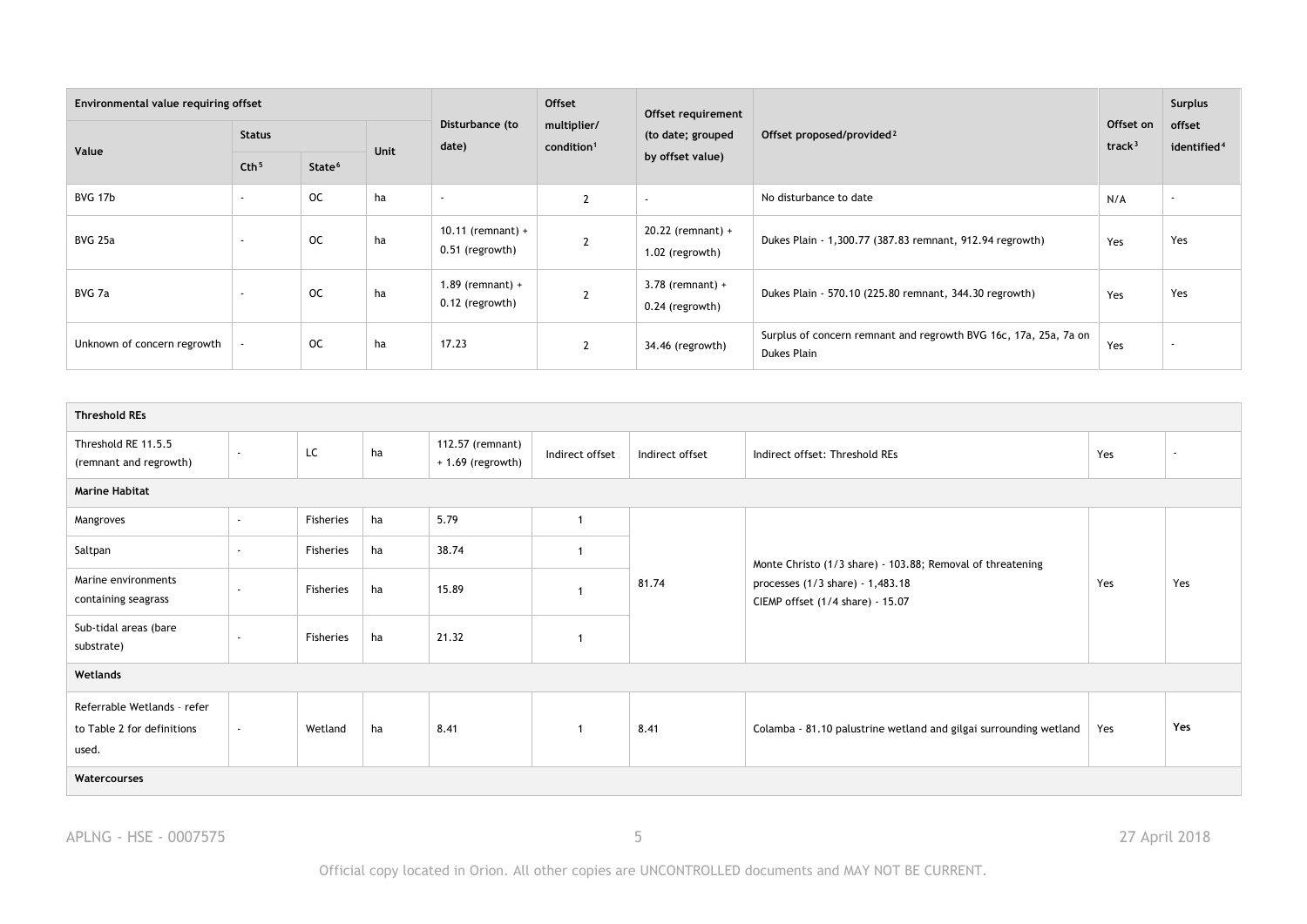| Watercourse crossings<br>(stream order 3 and above) -<br>Fitzroy catchment & Murray<br><b>Darling Downs</b> | ÷.           | Fisheries    | #<br>crossings | 139    | Indirect offset          | Indirect offset                                                                                 | Indirect offset: Removal of waterway barrier works                                                                                               | Yes | $\blacksquare$ |
|-------------------------------------------------------------------------------------------------------------|--------------|--------------|----------------|--------|--------------------------|-------------------------------------------------------------------------------------------------|--------------------------------------------------------------------------------------------------------------------------------------------------|-----|----------------|
| Shorebirds (shorebird habitat)                                                                              |              |              |                |        |                          |                                                                                                 |                                                                                                                                                  |     |                |
| Eastern curlew (Numenius<br>madagascariensis)                                                               | CE, M/M      | $\mathsf E$  | ha             | 39.02  |                          |                                                                                                 |                                                                                                                                                  |     |                |
| Whimbrel (Numenius<br>phaeopus)                                                                             | Migratory    | <b>SLC</b>   | Ha             |        | $\overline{2}$           | 78.04                                                                                           |                                                                                                                                                  |     |                |
| Red-necked Stint (Calidris<br>ruficollis)                                                                   | Migratory    | <b>SLC</b>   | Ha             |        |                          |                                                                                                 |                                                                                                                                                  |     |                |
| Beach stone-curlew (Esacus<br>magnirostris)                                                                 | Marine       | $\mathsf{V}$ | Ha             |        |                          |                                                                                                 |                                                                                                                                                  |     |                |
| Fauna in seagrass habitat                                                                                   |              |              |                |        |                          | Monte Christo (1/3 share) - 103.88; Removal of threatening<br>processes (1/3 share) - 1,483.18; |                                                                                                                                                  |     |                |
| Dugong (Dugong dugon)                                                                                       | Migratory    | $\mathsf{V}$ | ha             | 15.89  | $\overline{2}$           | 31.78                                                                                           | CIEMP offset (1/4 share) - 15.07<br>Indirect offsets \$150k:<br>Long-term marine turtle monitoring program<br>Research undertaken through GISERA | Yes | Yes            |
| Green turtles (Chelonia<br>mydas)                                                                           | V            | $\mathsf{v}$ | Ha             |        |                          |                                                                                                 |                                                                                                                                                  |     |                |
| Australian snubfin dolphin<br>(Orcaella heinsohni)                                                          | Migratory    | $\sf{NT}$    | Ha             |        |                          |                                                                                                 |                                                                                                                                                  |     |                |
| Fauna in bare substrate                                                                                     |              |              |                |        |                          |                                                                                                 |                                                                                                                                                  |     |                |
| Loggerhead turtles (Caretta<br>caretta)                                                                     | E.           | $\mathsf E$  | ha             |        | $2 + Indirect$<br>offset |                                                                                                 |                                                                                                                                                  |     |                |
| Indo-Pacific humpback<br>dolphin (Sousa chinensis)                                                          | Migratory    | <b>NT</b>    | Ha             | 21.32  |                          | 42.64                                                                                           |                                                                                                                                                  |     |                |
| Bottlenose dolphin (Tursiops<br>aduncus)                                                                    | Cetacean     |              | Ha             |        |                          |                                                                                                 |                                                                                                                                                  |     |                |
| Other fauna                                                                                                 |              |              |                |        |                          |                                                                                                 |                                                                                                                                                  |     |                |
| Death adder (Acanthophis<br>antarcticus)                                                                    | $\mathbf{r}$ | $\mathsf{V}$ | ha             | 122.78 | $\overline{2}$           | 245.56                                                                                          | Dukes Plain - 1,193.80                                                                                                                           | Yes | Yes            |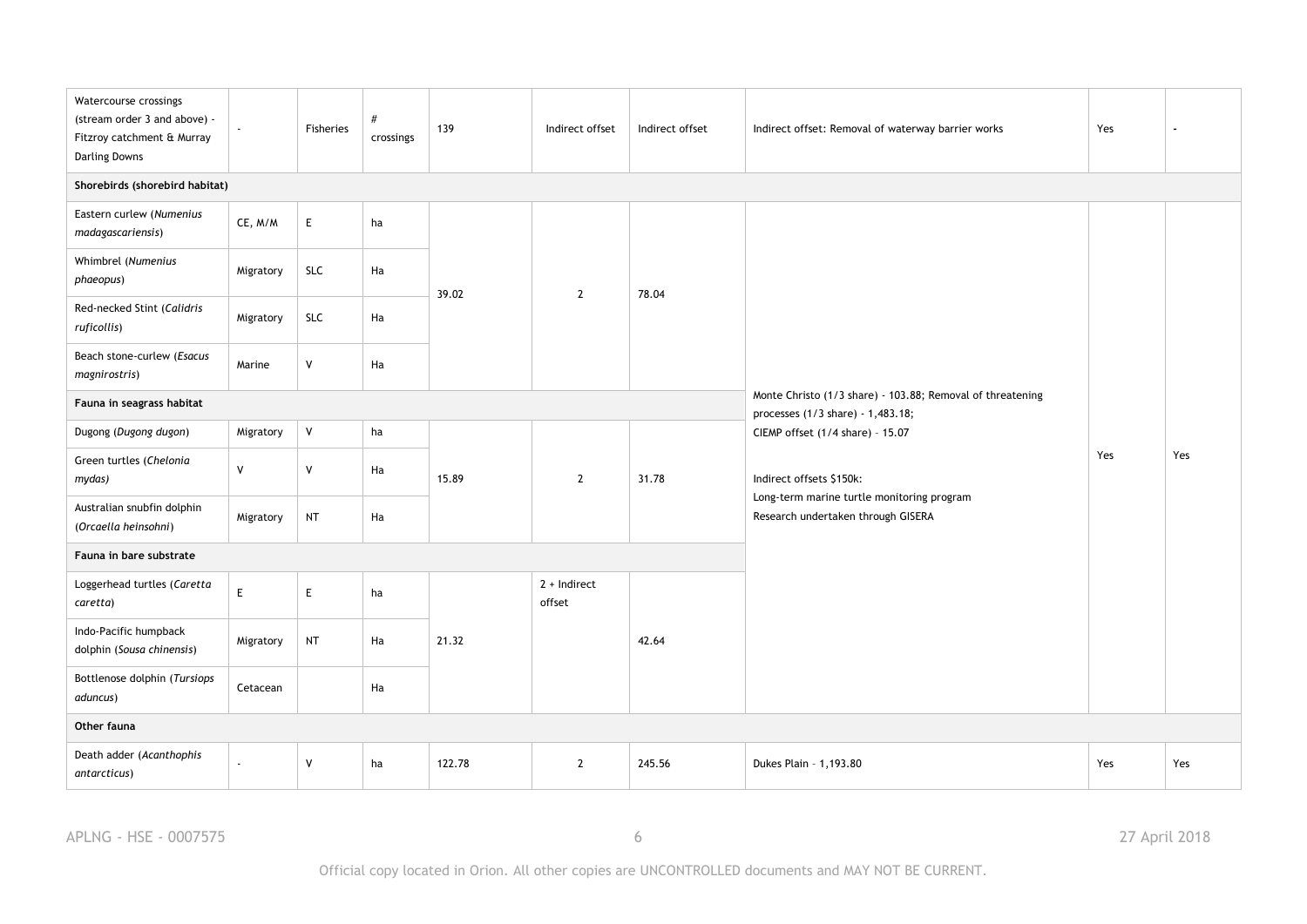| Dunmall's snake (Furina<br>dunmalli)                                  | V                        | $\mathsf{V}$  | ha | 67.76                     | $\overline{2}$ | 135.52                              | Dukes Plain - 2,568.60                                                                                                                                                                                                                               | Yes | Yes    |
|-----------------------------------------------------------------------|--------------------------|---------------|----|---------------------------|----------------|-------------------------------------|------------------------------------------------------------------------------------------------------------------------------------------------------------------------------------------------------------------------------------------------------|-----|--------|
| Golden-tailed gecko<br>(Strophurus taenicauda) -<br>incl. EH (VM Act) | $\mathcal{L}$            | <b>NT</b>     | ha | 364.87 (incl. EH<br>0.28) | $\overline{2}$ | 729.74 (incl. EH<br>0.56)           | Dukes Plain - 2,568.60; confirmed presence                                                                                                                                                                                                           | Yes | Yes    |
| Grey snake (Hemiaspis<br>damelii)                                     |                          | E             | ha | 22.71                     | $\overline{2}$ | 45.42                               | Colamba - 411; confirmed presence                                                                                                                                                                                                                    | Yes | Yes    |
| Woma (Aspidites ramsayi) -<br>incl. EH (VM Act)                       | ÷.                       | <b>NT</b>     | ha | 206.65                    | $\overline{2}$ | 413.30 (no EH<br>disturbed to date) | Colamba- potential habitat                                                                                                                                                                                                                           | Yes | $\sim$ |
| Yakka skink (Egernia rugosa)                                          | $\mathsf{V}$             | $\mathsf{V}$  | ha | 72.47                     | $\overline{2}$ | 144.94                              | Dukes Plain 2,568.60                                                                                                                                                                                                                                 | Yes | Yes    |
| Pale imperial hairstreak<br>(Jalmenus eubulus) - incl. EH<br>(VM Act) | $\overline{\phantom{a}}$ | V             | ha | 159.32                    | $\overline{2}$ | 318.64 (no EH<br>disturbed to date) | Dukes Plain - 951.30<br>Colamba - 32.10                                                                                                                                                                                                              | Yes | Yes    |
| Eastern osprey (Pandion<br>cristatus)                                 | Marine,<br>Migratory     | <b>SLC</b>    | ha | 1.51                      | $\overline{2}$ | 3.02                                | Monte Christo (Origin entitlement 10% of 1/3 share) - 14.98;<br>Removal of threatening processes (Origin entitlement 10% of 1/3<br>share) - 56.68<br>CIEMP offset (Origin entitlement 10% of 1/4 share) - 12.58                                      | Yes | Yes    |
| Glossy-black cockatoo<br>(Calyptorhynchus lathami)                    | $\sim$                   | $\mathsf{V}$  | ha | 117.32                    | $\overline{2}$ | 234.46                              | Monte Christo (Origin entitlement 10% of 1/3 share) - 105.85 +<br>additional 128.61 (part of Conoco Phillips 30% entitlement);<br>Removal of threatening processes (Origin entitlement 10% of 1/3<br>share) - 266.67<br>Colamba - Confirmed presence | Yes | Yes    |
| Rainbow bee-eater (Merops<br>ornatus)                                 | Marine                   | $\mathcal{L}$ | ha | 58.05                     | $\overline{2}$ | 116.10                              | Monte Christo (Origin entitlement 10% of 1/3 share) - 118.73;<br>Removal of threatening processes (Origin entitlement 10% of 1/3<br>share) - 668.40<br>CIEMP offset (Origin entitlement 10% of 1/4 share) - 73.30                                    | Yes | Yes    |
| Red goshawk<br>(Erythrotriorchis radiatus)                            | V                        | E             | ha | 6.34                      | $\overline{2}$ | 12.68                               | Monte Christo (Origin entitlement 10% of 1/3 share) - 118.73;<br>Removal of threatening processes (Origin entitlement 10% of 1/3<br>share) - 668.4<br>CIEMP offset (Origin entitlement 10% of 1/4 share) - 73.30                                     | Yes | Yes    |
| Rufous fantail (Rhipidura<br>rufifrons)                               | Marine,<br>Migratory     | <b>SLC</b>    | ha | 2.23                      | $\overline{2}$ | 4.46                                | Monte Christo (Origin entitlement 10% of 1/3 share) - 105.85;<br>Removal of threatening processes (Origin entitlement 10% of 1/3                                                                                                                     | Yes | Yes    |
| APLNG - HSE - 0007575                                                 |                          |               |    |                           |                | $\overline{7}$<br>27 April 2018     |                                                                                                                                                                                                                                                      |     |        |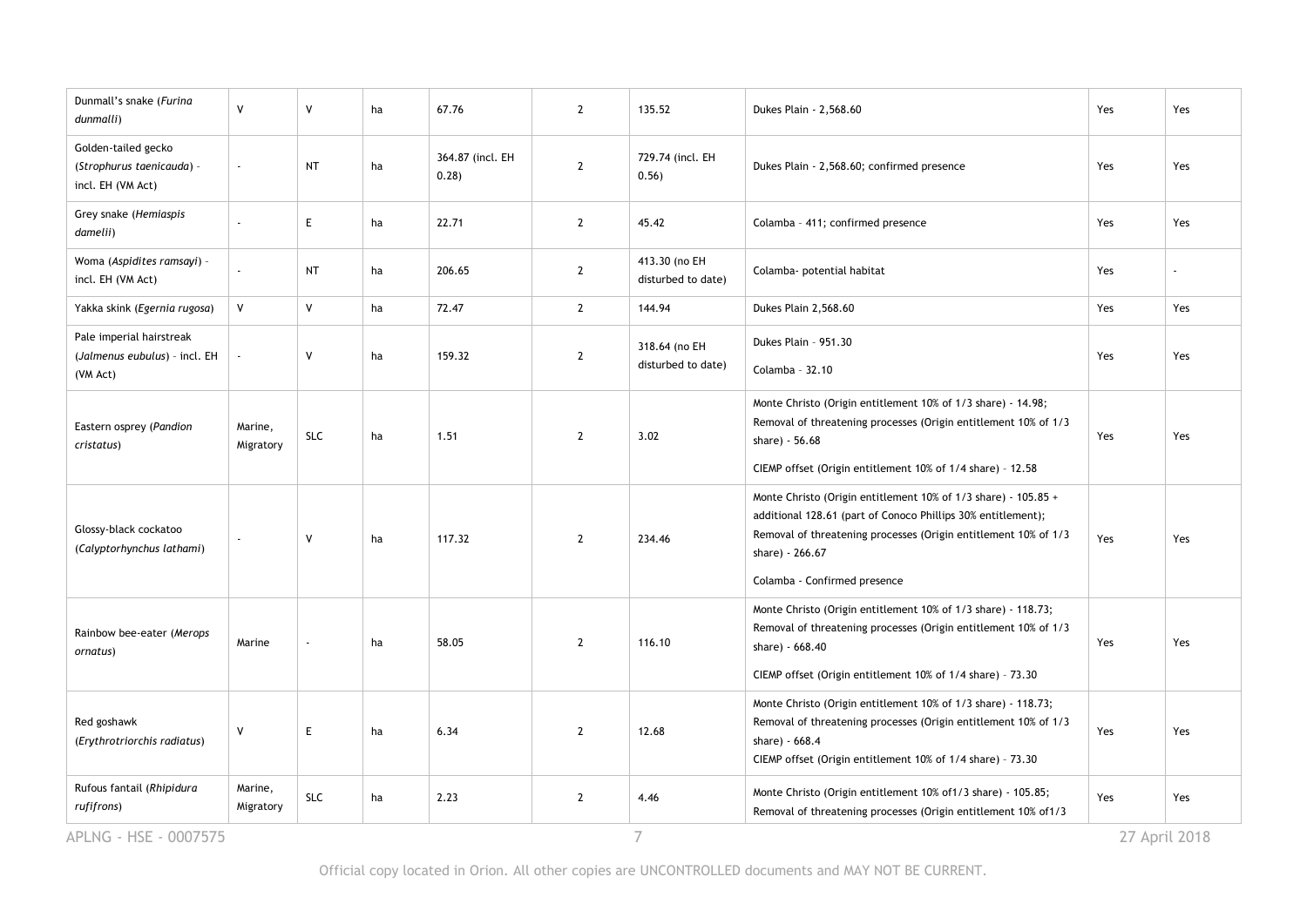|                                                                        |                      |              |    |                           |                |                                    | share) - 462.19<br>CIEMP offset (Origin entitlement 10% of 1/4 share) - 68.69                                                                                                                                                                                                        |     |     |
|------------------------------------------------------------------------|----------------------|--------------|----|---------------------------|----------------|------------------------------------|--------------------------------------------------------------------------------------------------------------------------------------------------------------------------------------------------------------------------------------------------------------------------------------|-----|-----|
| Satin flycatcher (Myiagra<br>cyanoleuca)                               | Marine,<br>Migratory | <b>SLC</b>   | ha | 1.05                      | $\overline{2}$ | 2.10                               | Monte Christo (Origin entitlement 10% of 1/3 share) - 108.35;<br>Removal of threatening processes (Origin entitlement 10% of 1/3<br>share) - 586.44<br>CIEMP offset (Origin entitlement 10% of 1/4 share) - 71.79                                                                    | Yes | Yes |
| Squatter pigeon (Geophaps<br>scripta scripta) - - incl. EH<br>(VM Act) | ٧                    | V            | ha | 110.11 (incl. EH<br>6.73) | $\overline{2}$ | 220.22 (incl. EH<br>13.46)         | Monte Christo (Origin entitlement 10% of 1/3 share) - 108.35 +<br>additional 111.87 (part of Conoco Phillips 30% entitlement);<br>Removal of threatening processes (Origin entitlement 10% of 1/3<br>share) - 586.435<br>CIEMP offset (Origin entitlement 10% of 1/4 share) - 71.791 | Yes | Yes |
| White-bellied sea eagle<br>(Haliaeetus leucogaster)                    | Marine               |              | ha | 1.51                      | $\overline{2}$ | 3.02                               | Monte Christo (Origin entitlement 10% of 1/3 share) - 14.982;<br>Removal of threatening processes (Origin entitlement 10% of 1/3<br>share) - 56.678<br>CIEMP offset (Origin entitlement 10% of 1/4 share) - 12.583                                                                   | Yes | Yes |
| Coastal sheathtail Bat<br>(Taphozous australis) - EH<br>(VM Act)       |                      | <b>V-NT</b>  | ha | 4.48                      | $\overline{2}$ | 8.96                               | Monte Christo (Origin entitlement 10% of 1/3 share) - 25.354;<br>Removal of threatening processes (Origin entitlement 10% of 1/3<br>share) - 155.667<br>CIEMP offset (Origin entitlement 10% of 1/4 share) - 13.873                                                                  | Yes | Yes |
| Koala (Phascolarctos<br>cinereus) - incl. EH (VM Act)                  | $\vee$               | $\mathsf{V}$ | ha | 28.11                     | $\overline{2}$ | 56.22 (incl. EH<br>$56.221^{10}$   | Monte Christo (Origin entitlement 10% of 1/3 share) - 399.11;<br>Removal of threatening processes (Origin entitlement 10% of 1/3<br>share) - 833.33                                                                                                                                  | Yes | Yes |
| Large-eared pied bat<br>(Chalinolobus dwyeri) - incl.<br>EH (VM Act)   | v                    | $\mathsf{V}$ | ha | 42.17                     | $\overline{2}$ | 84.34 (no EH<br>disturbed to date) | Dukes Plain - 2,988                                                                                                                                                                                                                                                                  | Yes | Yes |
| South-eastern long-eared bat<br>(Nyctophilus corbeni)                  | $\mathsf{v}$         | $\mathsf{v}$ | ha | 99.10 (incl. EH<br>3.05)  | $\overline{2}$ | 198.20 (incl. EH<br>6.10           | Dukes Plain - 2,956.90                                                                                                                                                                                                                                                               | Yes | Yes |
| Water mouse (Xeromys<br>myoides)                                       | v                    | $\mathsf{V}$ | ha | 35.50                     | $\overline{2}$ | 54.20                              | Monte Christo (1/3 share) - 167.51; Removal of threatening<br>processes (1/3 share) - 2,731.35<br>CIEMP offset (1/4 share) - 18.11                                                                                                                                                   | Yes | Yes |

<sup>&</sup>lt;sup>10</sup> The koala (combined populations of Queensland, New South Wales and the Australia Capital Territory) was listed as vulnerable under the EPBC Act on 27 April 2012 and vulnerable under the NC Act in June 2015. These list after the Queensland and Australian Governments approved the Project, and therefore offsets are not required for impacts on this species in the Brigalow Belt bioregion. Note that the Koala in South East Queensland bioregio vulnerable under the NC Act at the time the Project was approved, and therefore offsets are required for impacts on this species in the South East Queensland bioregion (i.e. resulting from the LNG facility, and a small sec pipeline).

 $\overline{a}$